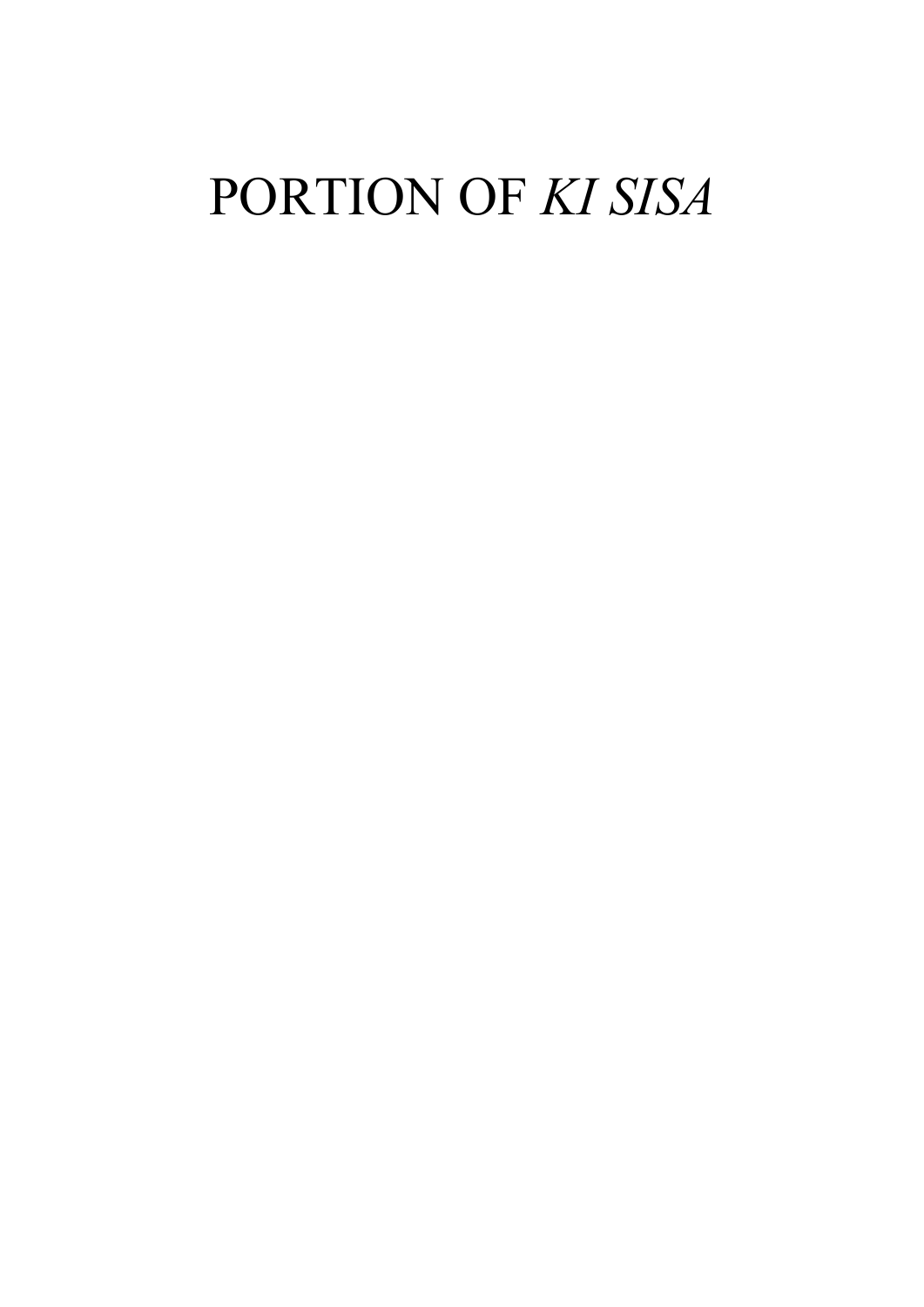### The Half a Shekel

#### "This shall they give – everyone who passes through the census – a half of the sacred shekel" (Sh'mos 30:13)

#### Connecting to what's already there

In the time of the Holy Temple, each person had to donate a machatzis hashekel. And everyone is asking, why only half?

Imagine I would have to create light. It would be a very heavy thing, but if the light is there and all I have to do is to connect it, it means I only have to do half of it. Something is already there, all I have to do is to plug it in.

Now listen to the deepest depths. Haman came to Achashverosh and said, "I'm giving you 10,000 shekels to wipe out the Jews." The Medrash says that G-d says to the Yidden, "You give half a shekel and I'll wipe out all the shekels of Haman." You know what that means? Evil comes to you and says, "You can't bring any light into the world with half a shekel. You have to create the whole thing on your own, which is not simple at all. Don't kid yourself, you won't make it in your lifetime." So here I come and I say, "The world is filled with light. All I have to do is to connect to it, it's right here."

I want you to know, it's also so true between people. If I have to create love and the other person has to create love, it's very heavy, we will never make it. The world filled us with love. All you need is this half a shekel, this little connection, this little bit of plugging in.

Do you know what happened to us on Purim? LaYehudim hayesa orah v'simcha v'sason Veyikar. (Esther 8:16. On Purim we realized the whole world is filled with light. Every little good thing you are doing connects you to the highest light there is. Some people think I have to work like a dog and cut myself into pieces for two thousand years until I smell or feel a little bit of light. The light is right here, you just have to connect.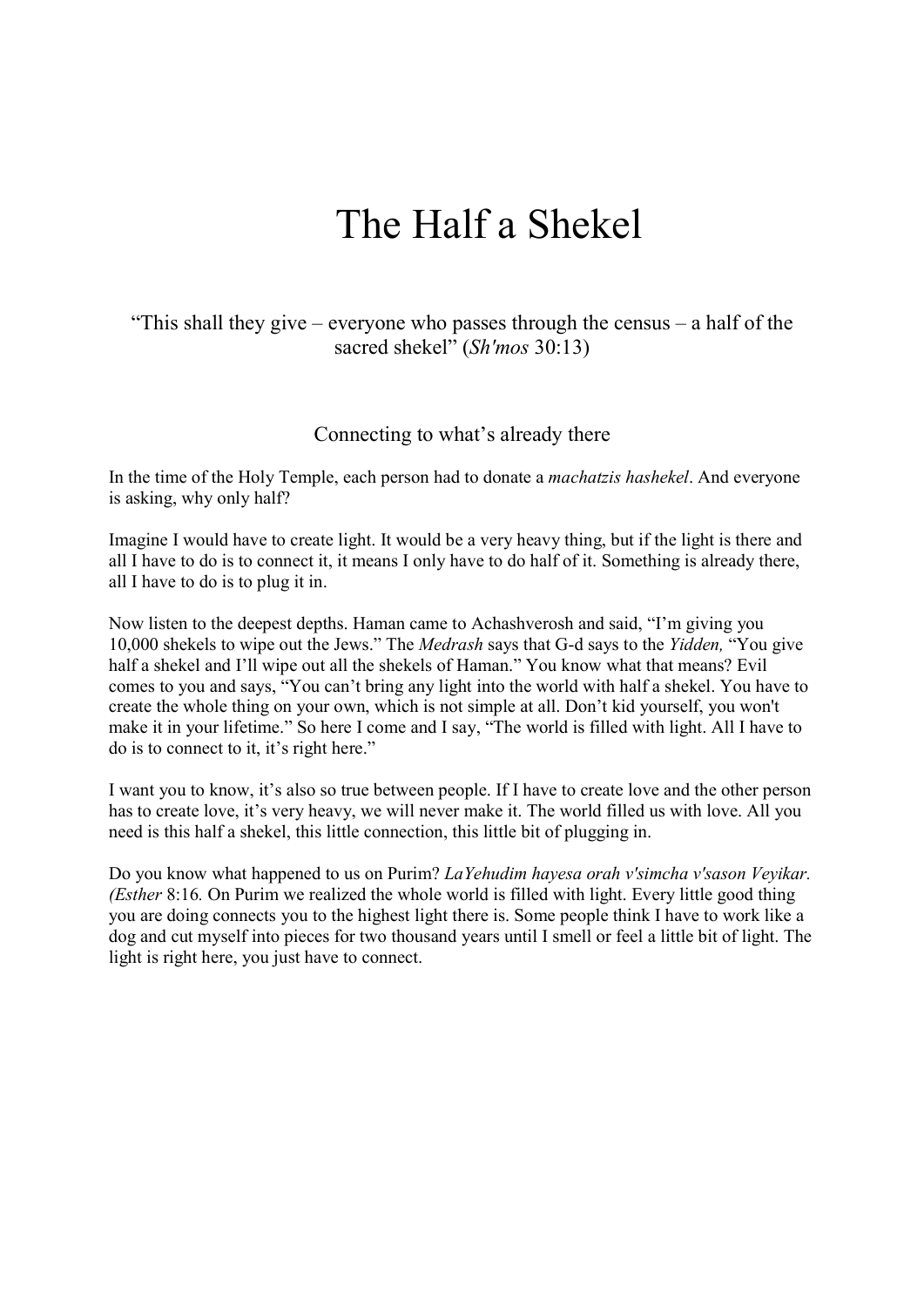## Holy Brokenness

G-d is everywhere. Sometimes it looks like He's nowhere. When you really understand something, it's clear to you that you don't understand it at all. When are you really close to somebody? When you realize how far you still are. When you love somebody very much, your heart is so full and yet it's so heart-breaking. When you are really happy, when you are smiling, you have tears in your eyes. And if you are really crying, you are also laughing in the inside. When you love your children, your heart grows so large, but in the same moment it is also heart-breaking. When you stand by the Holy Wall, your heart becomes whole and also begins to crack open.

Take a husband and wife who really love each other. They make each other whole and they break each other's hearts. Not in a sad way, but in a deep way.

You know why the Holy Temple was destroyed? Because the Holy Temple only made us whole, it stopped breaking our hearts. There was no other way. So G-d says, "If your heart is not broken with joy, I'm sorry, I'll have to break it with something else."

You know why we Jewish people count after the moon? The sun is beautiful, but the sun is always whole. The real light is the moon. The moon's light is full and also broken.

The Talmud, the book of all books, begins with page two. Page one is a blank piece of paper. It's a broken page. Nothing is written on it. When you learn with the deepest depths of your heart and soul, you kiss the blank paper.

You see, the world wants peace that makes them whole. They don't want that kind of peace that breaks each other's hearts.

So once a year there was a collection for the sacrifices of the Holy Temple. Everybody was giving a half a shekel, a broken shekel. And this is how we kept the Holy Temple going. You know what we are telling each other? It breaks my heart to be a Jew.

It breaks my heart to be able to buy something for the Holy Temple.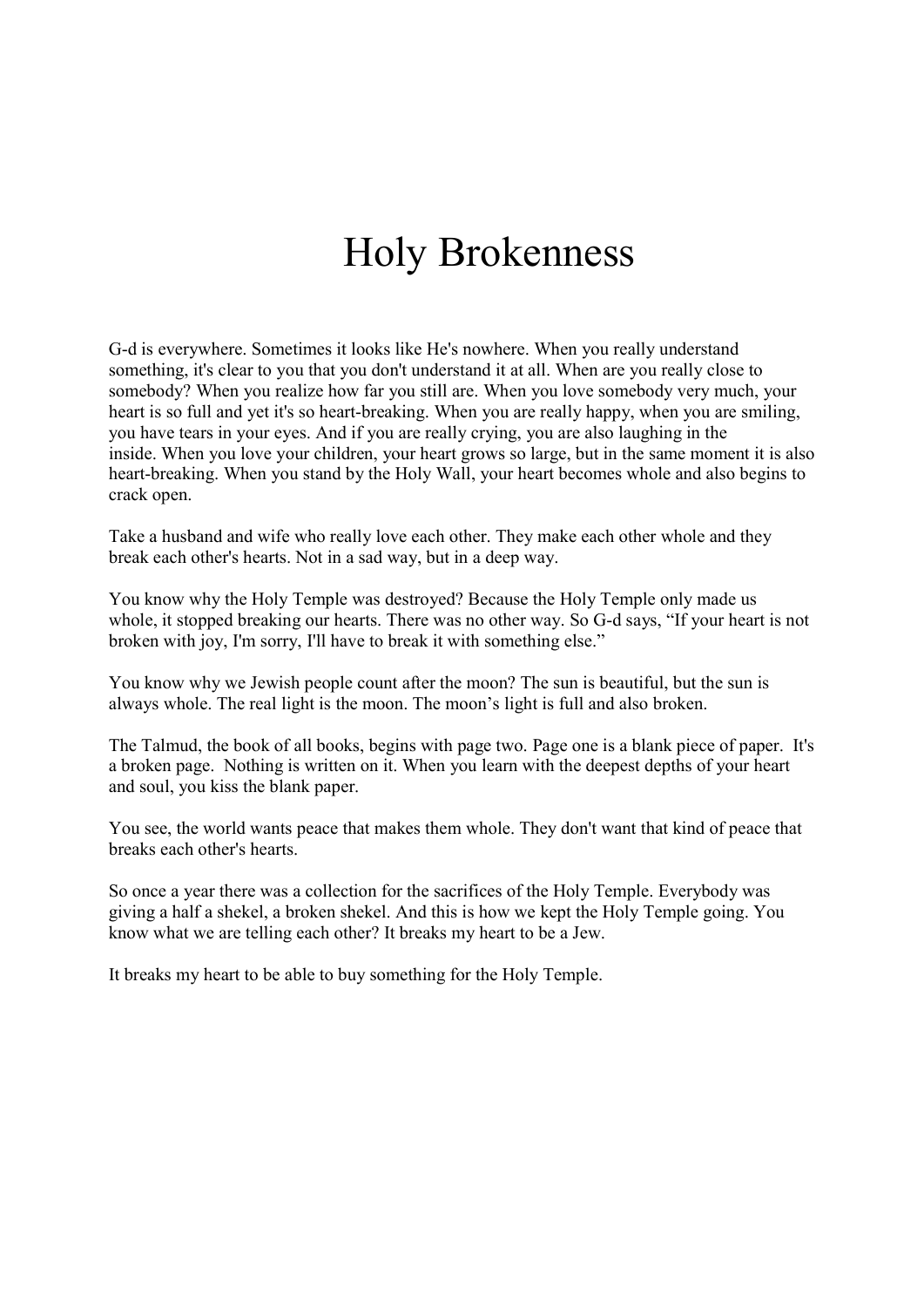### Golden Calf

#### Do I Believe in G-d?

I want you to know the depths of life. The Golden Calf was not so simple, not that I am telling you stories to justify, I am just telling you what happened.

Before Moshe Rabbeinu went up to Mount Sinai, he told the Jewish people, "I'll be back on the fortieth day." Everyone knows we got confused with the timing. We didn't know if it's exactly forty days besides this day of giving the Torah or is this day included in the counting.

Now listen to this. The first day the Brooklyn Bridge was built, thousands of people wanted to see the bridge so everyone started going onto it. Suddenly one person starts yelling that the bridge is falling in. Only one person yelled and people started jumping off the bridge. Twelve people were killed and many were injured, and it was all because one person had yelled. [Fact check: The bridge opened on May 24, 1883, but the incident happened six days later, on May 30th. According to the New York Times, "a woman tripped on the bridge and screamed. Other pedestrians, terrified that something was wrong with the bridge, stampeded." 12 people were indeed killed, and 35 were injured.] So you see what it is, everyone was waiting for Moshe to come down and keep his promise, and he wasn't coming down. One person got up and said, "He will never come back because he went up to heaven and that's it."

You also have to realize that a lot of people came out with us from Egypt who weren't part of our nation. When Moshe Rabbeinu proclaimed freedom to the world, any slave in Egypt who had a sense that they wanted to be free walked out with us, but they weren't really ready for it yet. They might have not wanted to be a slave, but not wanting to be a slave doesn't mean you are ready for freedom, it takes a lot more than that. Once they saw Moshe wasn't coming down, these people started saying, "We have different ways, if this doesn't work we'll just go back to our idols."

The question is why did G-d test them like this? Why didn't G-d make the timing clearer?

Here I want to share with you the deepest depths. Do we believe in G-d because it works? Are we believers because someone who is a representative of G-d is keeping his promise? If this is where I'm at, I'm not on the road yet. With all due holiness and respect to Moshe Rabbeinu, is my link to G-d as a human being off once I see that he is not coming down from the mountain?

You see what it is, whoever says their religion works is simply involved in pagan worship. A religion that works is paganism; it means that I am utilizing G-d in my religion to do something with it.